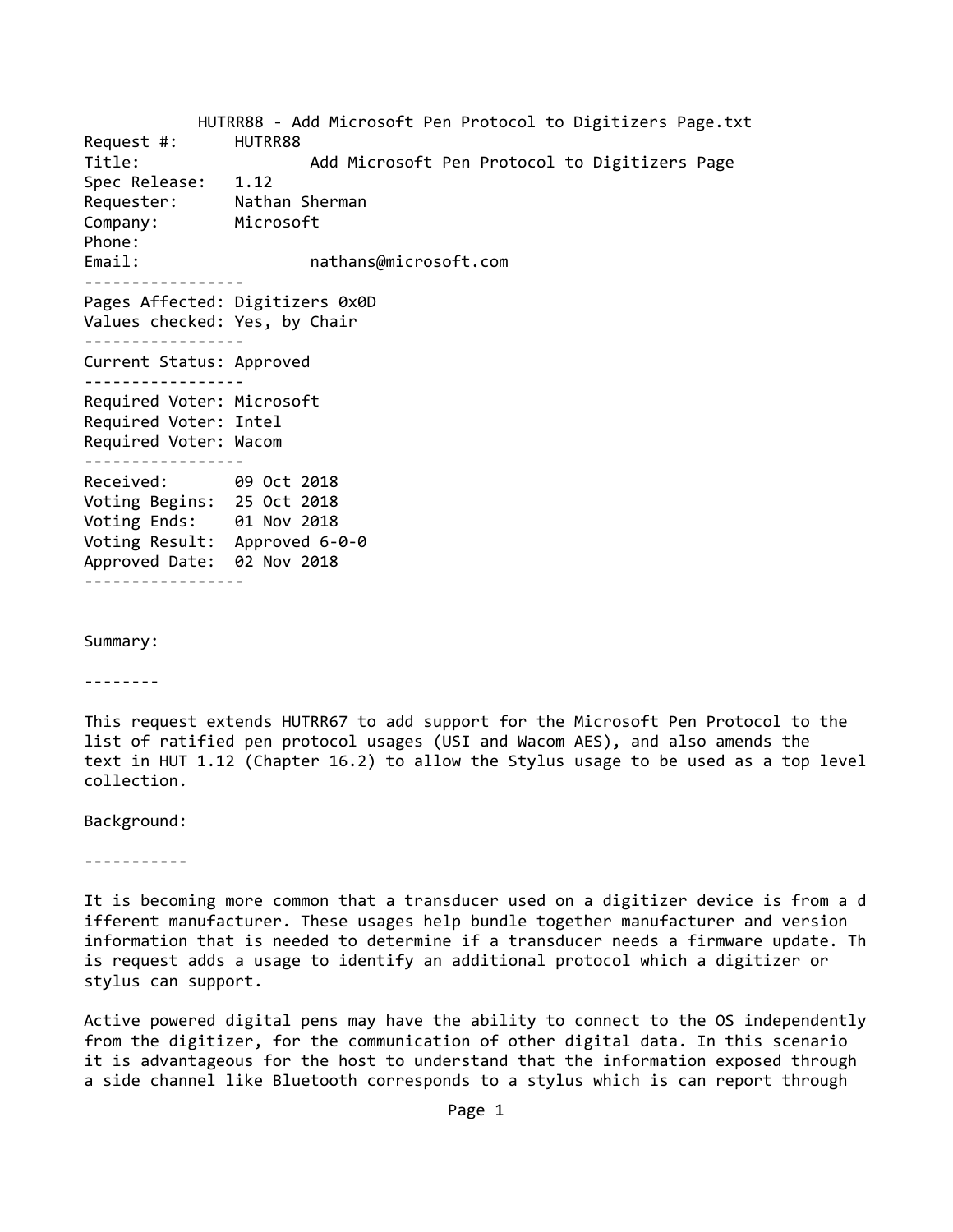HUTRR88 ‐ Add Microsoft Pen Protocol to Digitizers Page.txt the digitizer present on the system. Proposal: ‐‐‐‐‐‐‐‐‐ All changes are localized to Chapter 16 Digitizers (0x0D). Change in usage type to be made to Table 18: Digitizer Page 20 Stylus CA,CL 16.2 New usages to be added to Table 18: Digitizer Page 98 Microsoft Pen Protocol Sel 16.3.1 Text changes\*\* referenced by the above usages: Section 16.2 Digitizer Transducer Collection Usages Stylus CA,CL - A stylus is a hand-held transducer that looks and is used like a pen. A digitizer typically reports the coordinates of the tip of a stylus. \*\*A stylus may report additional data independently of the digitizer\*\*. The Stylus collection is a physical collection containing all the controls physically located on the stylus. In the Stylus collection a Pointer physical collection will contain the axes reported by the stylus. Additions referenced by the above usages: Section 16.3.1 Digitizer‐Specific Fields Microsoft Pen Protocol Sel - Indicates the transducer supports the Microsoft Pen protocol. Response: ‐‐‐‐‐‐‐‐‐ Notes on Approval Procedure: ‐‐‐‐‐‐‐‐‐‐‐‐‐‐‐‐‐‐‐‐‐‐‐‐‐‐‐‐ HID WG On Line Voting Procedures 1. Votes are on a per company basis. Page 2